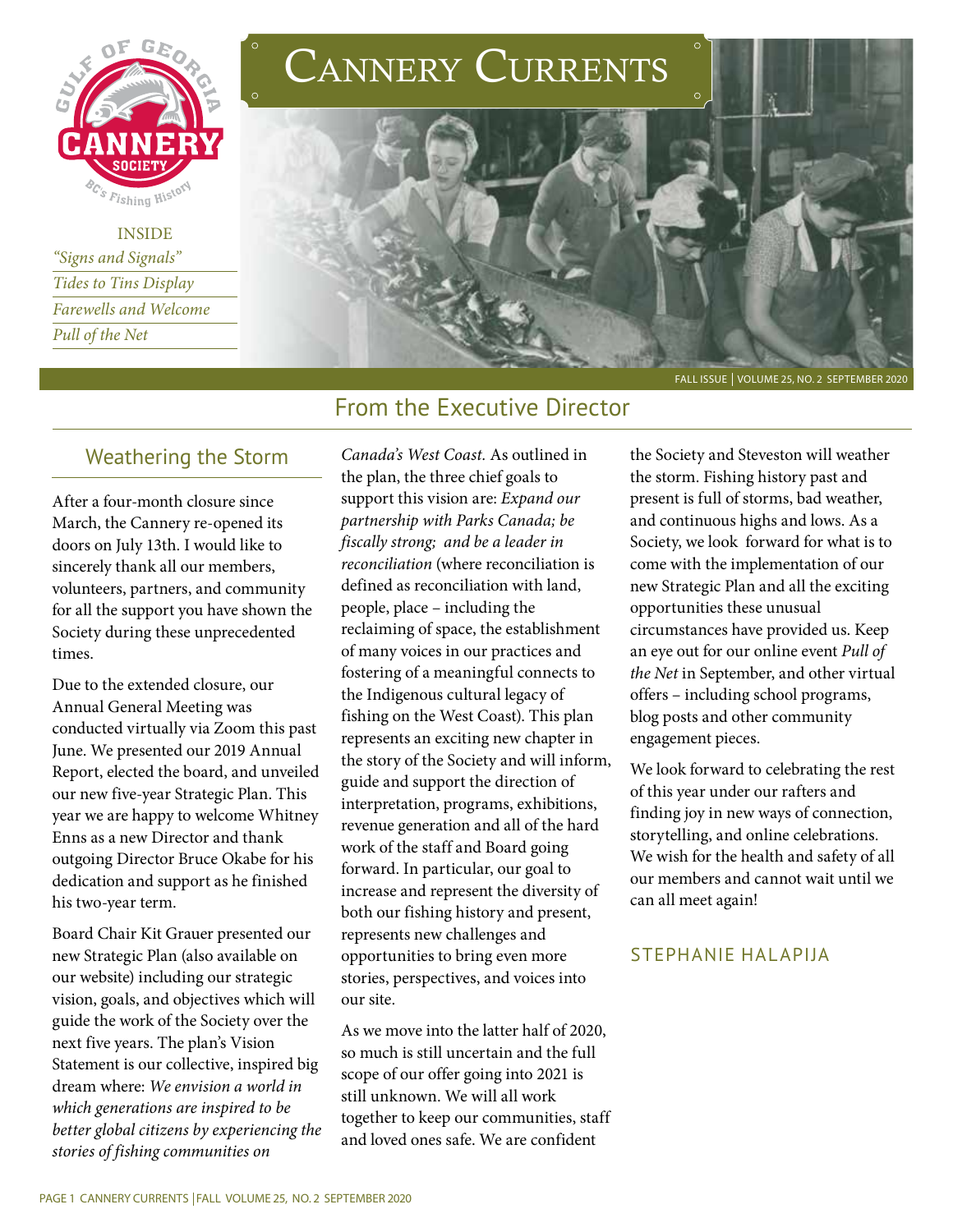## COLLECTIONS & ARCHIVES

## Thinking "Outside the Case"

If you have visited the Cannery at all in the past few years, you may recall seeing a small exhibit case in our front lobby featuring a variety of artifacts from our collection. Traditionally, displays in this case are curated by our summer Collections students each year. This year, unfortunately, we have had to remove the case from our lobby to ensure there is enough space for visitors to maintain proper physical distance. We are not letting this prevent us from showcasing a new selection of artifacts, however. In fact, we have come up with a solution that allows even more of our fantastic collection to be shared with our visitors both here at the site and from the comfort of their own homes! That's right – we are thinking "outside of the case" and combining a virtual video experience with an onsite installation.

This new display is being curated by our current summer Museum Assistant, Michael Jaworski, and is titled *Signs and Signals.* Here's Michael's description of this new exhibit:

*Signs and Signals* looks at the theme of communication through a wide range of artifacts from the Gulf of Georgia Cannery's collections. I chose this theme because signs and signals are an essential part of everyday life in the West Coast fishing industry. Despite this, not all the artifacts in the exhibit are commonly thought of as signs or signals. By looking at how each artifact is used to communicate, the exhibit will explore how information can be transferred in many ways, some familiar and others more unexpected!

## From Tides to Tins Onsite Display



Last year the Gulf of Georgia Cannery Society proudly launched our online exhibit *From Tides to Tins: Salmon Canning in BC*. This online exhibit, which was created with support from the Virtual Museum of Canada, provides an introduction to the industry

by documenting each of BC's salmon canneries and exploring the historical context of the industry. It includes an interactive map, a timeline of the industry, an overview of the canning process, and an interactive game.



*The Signs and Signals virtual exhibit will be displayed on this TV, with several artifacts featured in this case near the Reform Line inside the Cannery.*

To help interpret the theme, the artifacts have been grouped into the following sub-categories: Measurements; Marks, Markings, Markers; Beacons; Sounds; and Telecommunications. Ultimately, the goal of the exhibit is for people to gain a greater appreciation and understanding of how these artifacts are used to communicate important information at sea and on land.

This exhibit will be installed and ready for viewing at the site and online by the end of August – we hope you will check it out and enjoy this new look at artifacts from our collection!

#### HEIDI RAMPFL AND MICHAEL JAWORSKI

This year, the Society will be opening an onsite extension of this exhibit. This new display will give visitors to the Cannery a taste of what can be experienced on the website, as well as provide access to the site itself through an onsite kiosk.

Installation of this new display will take place at the end of August, with an opening date set for just after Labour Day. We hope you will be able to come and check out this new and exciting space! Until then, *From Tides to Tins* can be viewed from the comfort of your own home at tidestotins.ca.

#### HEIDI RAMPFL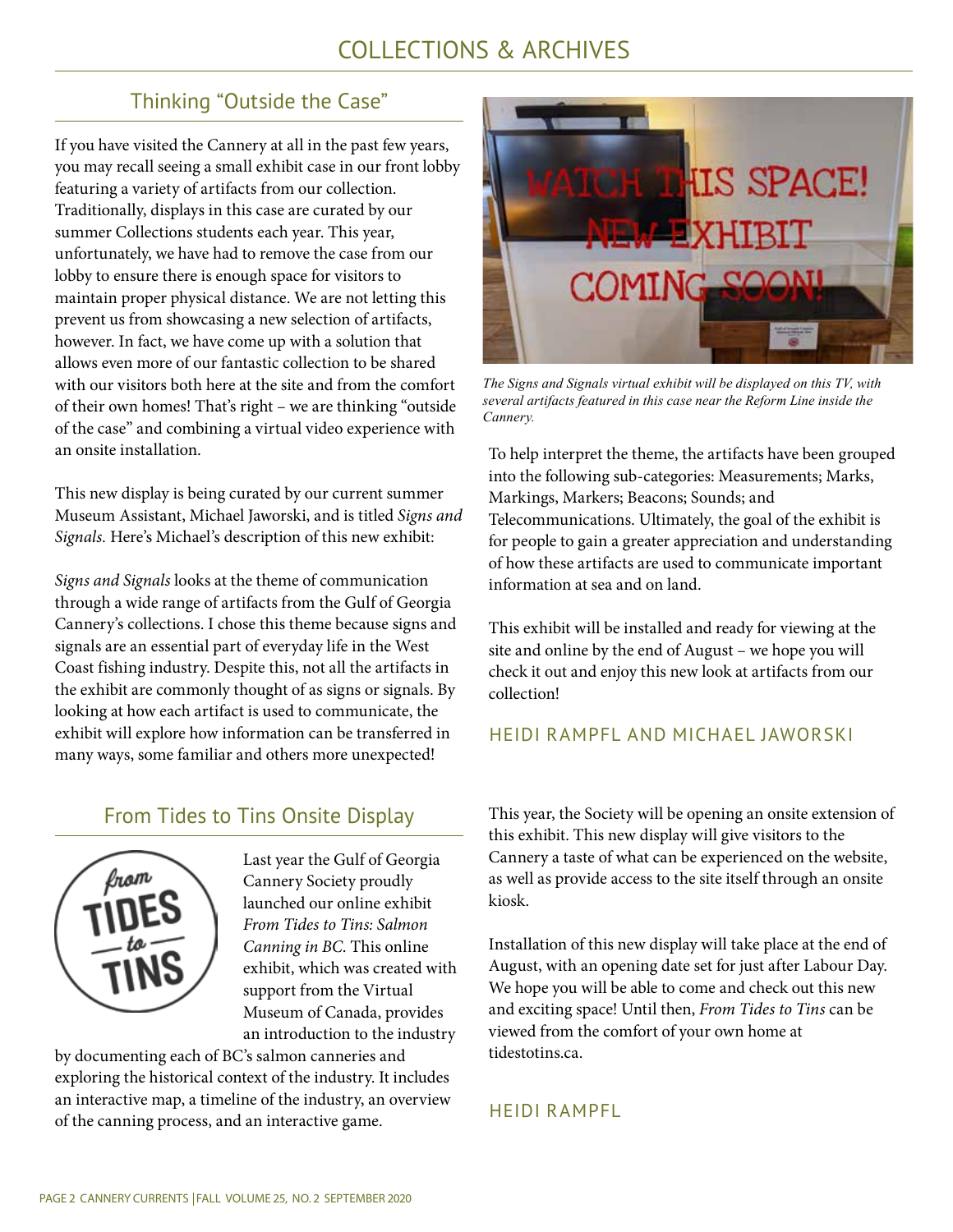## PUBLIC PROGRAMS

#### Farewells and Welcome

In May we said farewell to our passionate, hardworking, and dedicated Audience Engagement Manager, Shannon King. After five years with our Cannery Crew, Shannon has moved to her new home in Victoria - we will miss her enthusiasm for the Cannery, salmon, and the Fraser River, and thank her for helping to build up our school programs to where they are today. The staff and Board thank her deeply for all her work, her commitment, and lasting legacy. We hope to (when it is safe to do so) bring Shannon back to the Cannery for a proper send off!

We would also like to give our best wishes for a bright future to Julia Sergeant our Events Coordinator, who is leaving at the end of August. Since last September, Julia spent a whirlwind first few months making the Cannery Farmers' Market her own, celebrating and updating The Haunted Sea, and pulling off one of our most successful Santa Days. Julia has been crafting, editing, and imagining our first ever virtual event, *Pull of the Net* (see more below). As she moves on to an opportunity more in line with her education, we thank her for all her hard work, her excellent events, and for her warm, positive presence.

While we have had to say goodbye to two team members, we are happy to announce that Krystal Newcombe has joined the Cannery Crew as the new Audience Engagement Manager. Krystal, an Ontario native, is new to BC, with a background

### Pull of the Net: A Virtual Celebration

Events are looking a little different at the Cannery this year, but we are working hard to adapt them to keep visitors and staff safe and healthy. After having to cancel the live *Pull of the Net* that was scheduled for May, we are excited to bring you the online version from September 21-27. Videos and activities by performers, artists, and local community groups will be shared on our website for everyone to enjoy. We have returning groups that you may recognize from the event in the past, as well as some new additions joining us for the first time. Along with these videos, the Society will be sharing clips from our Oral History collection that describe what life was like at canneries from firsthand accounts.

Although the future is very unknown during these times, we are beginning to plan for our Halloween event The Haunted Sea, scheduled for the end of October. If it goes ahead, the installation will likely look a little different from



*Our new Audience Engagement Manager Krystal Newcombe (top right) helping UBC Coop students Kayley (left) and Tali (centre) with cleaning and re-painting model fish before the Cannery's re-opening in July.* 

in Cultural Heritage Management. She has worked with various heritage foundations, NPOs and Indigenous communities. Most importantly, she is passionate about heritage sites and museums, and helping visitors find new connections with their heritage while providing a platform for diverse voices to flourish. We are excited for her future contributions to the mission of the Society and to further our potential to inspire, educate and preserve.

#### STEPHANIE HALAPIJA



*A still shot from the video featuring a Japanese calligraphy demonstration by local artist Fusako.* 

years past, but we will still focus on sustainability and ocean pollution while creating a spooky environment. We are hopeful that we will be able to welcome visitors to see the transformed space; however, please watch for future updates regarding The Haunted Sea.

#### JULIA SARGEANT